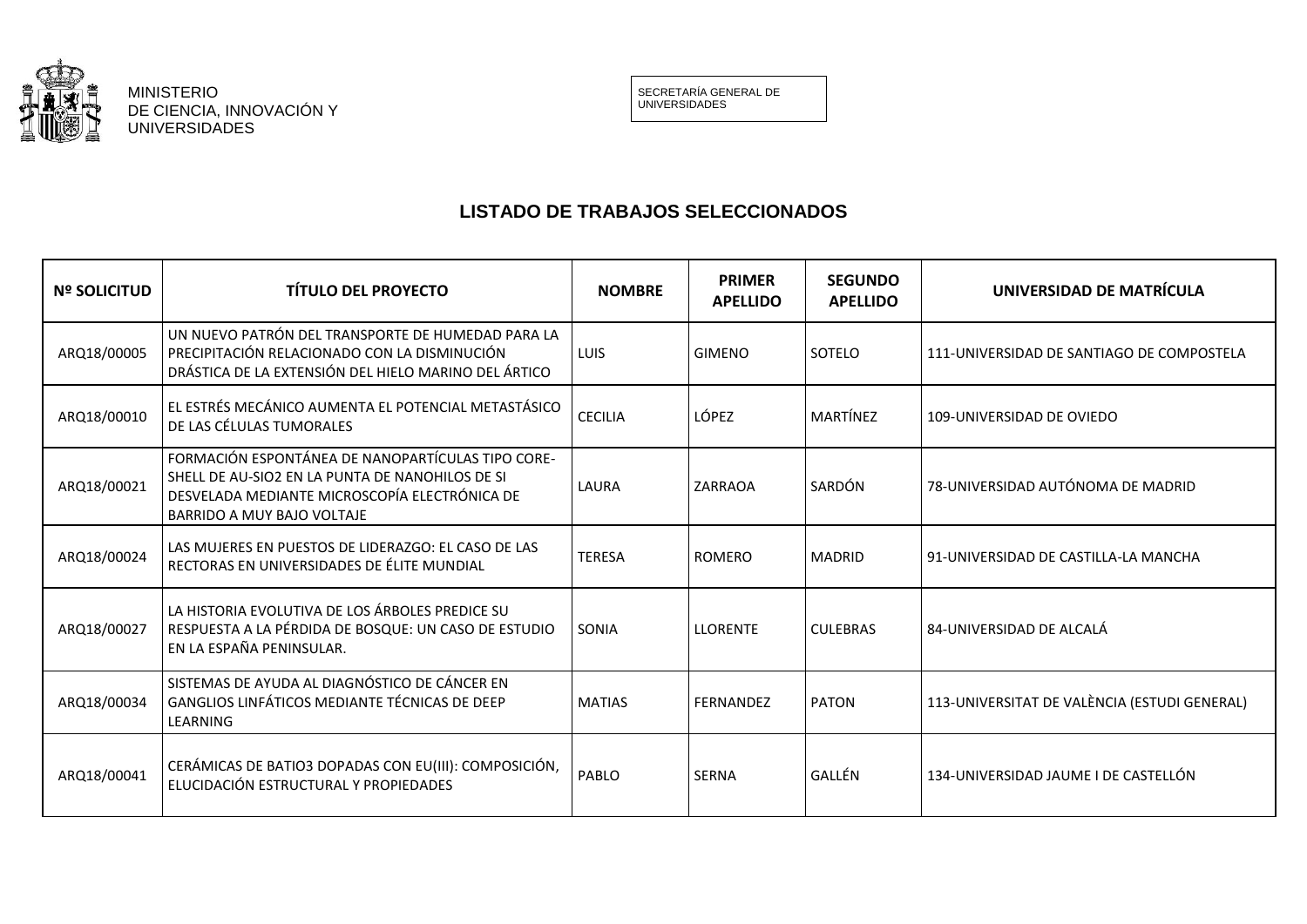

SECRETARÍA GENERAL DE UNIVERSIDADES

| <b>Nº SOLICITUD</b> | <b>TÍTULO DEL PROYECTO</b>                                                                                                                                                                                       | <b>NOMBRE</b>                             | <b>PRIMER</b><br><b>APELLIDO</b> | <b>SEGUNDO</b><br><b>APELLIDO</b> | UNIVERSIDAD DE MATRÍCULA                |
|---------------------|------------------------------------------------------------------------------------------------------------------------------------------------------------------------------------------------------------------|-------------------------------------------|----------------------------------|-----------------------------------|-----------------------------------------|
| ARQ18/00055         | ANÁLISIS HIDRO-GEOMECÁNICO DE RIESGOS DE SISMICIDAD<br>ASOCIADOS A LA PRODUCCIÓN DE HIDROCARBUROS.<br>APLICACIÓN A LOS TERREMOTOS DE AZLE, TEXAS                                                                 | <b>CRISTINA DE LAS</b><br><b>MERCEDES</b> | <b>VILA</b>                      | MARTÍNEZ                          | 125-UNIVERSIDAD POLITÉCNICA DE MADRID   |
| ARQ18/00056         | EFECTO DEL PÉPTIDO ANTI-AMILOIDOGÉNICO QBP1 SOBRE LA<br>PROTEÍNA CPEB3 IMPLICADA EN LA CONSOLIDACIÓN DE LA<br>MEMORIA. POSIBLES APLICACIONES EN LA PROFILAXIS Y<br>TERAPIA DEL TRASTORNO DE ESTRÉS POSTRAUMÁTICO | <b>PAULA</b>                              | <b>LOPEZ</b>                     | <b>GARCIA</b>                     | 78-UNIVERSIDAD AUTÓNOMA DE MADRID       |
| ARQ18/00071         | FUNCIÓN DEL RECEPTOR X DE RETINOIDE EN CORAZÓN:<br>IMPLICACIONES PATOFISIOLÓGICAS EN EL METABOLISMO Y LA<br><b>MITOCONDRIA</b>                                                                                   | INÉS                                      | <b>ROMERO</b>                    | CARRAMIÑANA                       | 78-UNIVERSIDAD AUTÓNOMA DE MADRID       |
| ARQ18/00074         | CONSECUENCIAS DE LA REGULACIÓN GRK2 EN LOS<br>MECANISMOS DE REPARACIÓN DE ADN Y SENESCENCIA<br><b>CELULAR</b>                                                                                                    | ANGELA                                    | <b>ALBITRE</b>                   | SANZ                              | 78-UNIVERSIDAD AUTÓNOMA DE MADRID       |
| ARQ18/00076         | PAPEL DE LA BIOSÍNTESIS DE ALGINATO Y EXOPOLISACÁRIDO<br>PEA EN EL BIOFILM DE PSEUDOMONAS PUTIDA:<br>CARACTERIZACIÓN Y REGULACIÓN                                                                                | <b>MARTA</b>                              | <b>PULIDO</b>                    | SANCHEZ                           | 122-UNIVERSIDAD PABLO DE OLAVIDE        |
| ARQ18/00079         | ESTUDIO DEL MICROBIOMA INTESTINAL EN RATAS DURANTE<br>LA RECUPERACIÓN DE LA FERRODEFICIENCIA CON PRODUCTOS<br>FERMENTADOS DE CABRA Y VACA                                                                        | <b>ANA DEL</b><br>CARMEN                  | SORIANO                          | LERMA                             | 96-UNIVERSIDAD DE GRANADA               |
| ARQ18/00080         | LA AUTOMATIZACIÓN DE LA ACTIVIDAD INSPECTORA DE LA<br>ADMINISTRACIÓN PÚBLICA: IMPLICACIONES JURÍDICAS DEL<br>CAMBIO DE PARADIGMA EN EL CONTEXTO DIGITAL.                                                         | MARÍA ELENA                               | MÍNGUEZ                          | <b>ENKOVAARA</b>                  | 107-UNIVERSIDAD DE MURCIA               |
| ARQ18/00086         | GRK2: UN NUEVO EJE DE SEÑALIZACIÓN IMPLICADO EN LA<br>HOMEOSTASIS EPIDÉRMICA                                                                                                                                     | <b>ALEJANDRO</b>                          | <b>ASENSIO</b>                   | LÓPEZ                             | 78-UNIVERSIDAD AUTÓNOMA DE MADRID       |
| ARQ18/00098         | IMPLICACIÓN DEL RECEPTOR DOPAMINÉRGICO D3 EN LAS<br>RECAÍDAS EN EL CONSUMO DE COCAÍNA                                                                                                                            | <b>FRANCISCO</b><br>JOSÉ                  | <b>CÁRCELES</b>                  | <b>MORENO</b>                     | 107-UNIVERSIDAD DE MURCIA               |
| ARQ18/00108         | HIDROGELES AVANZADOS DE BAJO COSTE DE ALGINATO DE<br>CALCIO/NANOFIBRAS DE CARBONO CON PROPIEDADES DE<br>COMPRESIÓN Y DIFUSIÓN DE AGUA MEJORADAS                                                                  | <b>MAR</b>                                | <b>LLORENS</b>                   | GÁMEZ                             | 126-UNIVERSIDAD POLITÉCNICA DE VALENCIA |